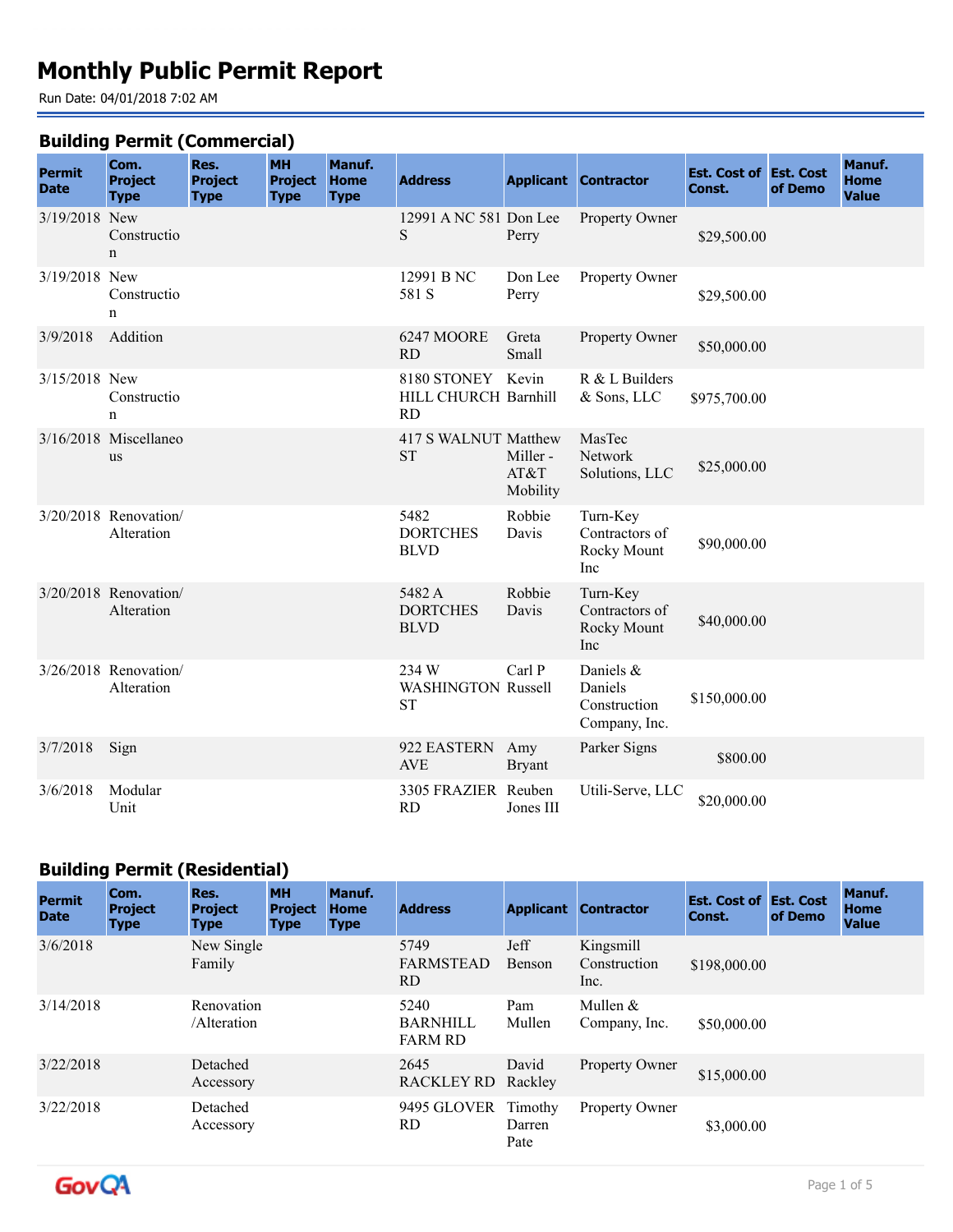### **Building Permit (Residential)**

| <b>Permit</b><br><b>Date</b> | Com.<br><b>Project</b><br><b>Type</b> | Res.<br><b>Project</b><br><b>Type</b> | <b>MH</b><br><b>Project</b><br><b>Type</b> | Manuf.<br><b>Home</b><br><b>Type</b> | <b>Address</b>                                |                    | <b>Applicant Contractor</b>                | <b>Est. Cost of Est. Cost</b><br>Const. | of Demo | Manuf.<br><b>Home</b><br><b>Value</b> |
|------------------------------|---------------------------------------|---------------------------------------|--------------------------------------------|--------------------------------------|-----------------------------------------------|--------------------|--------------------------------------------|-----------------------------------------|---------|---------------------------------------|
| 3/29/2018                    |                                       | Detached<br>Accessory                 |                                            |                                      | 4094 S<br><b>BROWNTOWN Brown</b><br><b>RD</b> | Kirby              | Property Owner                             | \$8,000.00                              |         |                                       |
| 3/29/2018                    |                                       | Renovation<br>/Alteration             |                                            |                                      | 6694 OLD<br><b>BAILEY HWY</b>                 | Williams           | Terry Scott Property Owner                 | \$5,000.00                              |         |                                       |
| 3/29/2018                    |                                       | Detached<br>Accessory                 |                                            |                                      | 4031<br><b>VANDIFORD</b><br><b>RD</b>         | Denise<br>Harrell  | Property Owner                             | \$4,488.65                              |         |                                       |
| 2/1/2018                     |                                       | New Single<br>Family                  |                                            |                                      | 1685 MT ZION John P<br><b>CHURCH RD</b>       | Peele              | Property Owner                             | \$144,000.00                            |         |                                       |
| 3/6/2018                     |                                       | Deck                                  |                                            |                                      | 6943 WINTERS Rodrigo<br><b>RD</b>             | Raya<br>Reyes      | Property Owner                             | \$4,000.00                              |         |                                       |
| 3/9/2018                     |                                       | New Single<br>Family                  |                                            |                                      | 341 W<br>CASTALIA RD Chappell                 | Larry A.           | Property Owner                             | \$450,000.00                            |         |                                       |
| 3/14/2018                    |                                       | Detached<br>Accessory                 |                                            |                                      | 9142<br>WOODSTREA Younes<br>M DR              | Zouhair            | Property Owner                             | \$11,000.00                             |         |                                       |
| 3/15/2018                    |                                       | Renovation<br>/Alteration             |                                            |                                      | 3918 CAITLIN<br>DR                            | Dave<br>Meredith   | Property Owner                             | \$20,000.00                             |         |                                       |
| 3/15/2018                    |                                       | Renovation<br>/Alteration             |                                            |                                      | 6804<br><b>RIVERRUN DR Parker</b>             | Richard            | Property Owner                             | \$8,000.00                              |         |                                       |
| 3/6/2018                     |                                       | New Single<br>Family                  |                                            |                                      | 6278 VENICE<br><b>CT</b>                      | Felicia<br>Manning | Four Seasons<br>Contractors,<br><b>LLC</b> | \$230,000.00                            |         |                                       |
| 3/1/2018                     |                                       | New Single<br>Family                  |                                            |                                      | 3440 TIMBER<br><b>CREEK DR</b>                | Felicia<br>Manning | Four Seasons<br>Contractors,<br><b>LLC</b> | \$365,000.00                            |         |                                       |
| 3/1/2018                     |                                       | New Single<br>Family                  |                                            |                                      | 7308<br><b>BAYWOOD RD Manning</b>             | Felicia            | Four Seasons<br>Contractors,<br><b>LLC</b> | \$250,000.00                            |         |                                       |
| 3/1/2018                     |                                       | New Single<br>Family                  |                                            |                                      | 1664<br><b>KINGFISHER</b><br><b>CT</b>        | Felicia<br>Manning | Four Seasons<br>Contractors,<br><b>LLC</b> | \$250,000.00                            |         |                                       |
| 3/19/2018                    |                                       | New Single<br>Family                  |                                            |                                      | 3635<br><b>BAYVIEW CT</b>                     | Felicia<br>Manning | Four Seasons<br>Contractors,<br><b>LLC</b> | \$180,000.00                            |         |                                       |
| 3/20/2018                    |                                       | New Single<br>Family                  |                                            |                                      | 5199<br><b>BAYWOOD CT Manning</b>             | Felicia            | Four Seasons<br>Contractors,<br><b>LLC</b> | \$200,000.00                            |         |                                       |
| 3/20/2018                    |                                       | New Single<br>Family                  |                                            |                                      | 2400<br>BAYVIEW DR Manning                    | Felicia            | Four Seasons<br>Contractors,<br><b>LLC</b> | \$180,000.00                            |         |                                       |
| 3/20/2018                    |                                       | New Single<br>Family                  |                                            |                                      | 7185<br><b>BITTERROOT</b><br><b>RD</b>        | Felicia<br>Manning | Four Seasons<br>Contractors,<br><b>LLC</b> | \$220,000.00                            |         |                                       |
| 3/20/2018                    |                                       | New Single<br>Family                  |                                            |                                      | 6452<br>ANNABELLA<br><b>RD</b>                | Felicia<br>Manning | Four Seasons<br>Contractors,<br>LLC        | \$230,000.00                            |         |                                       |

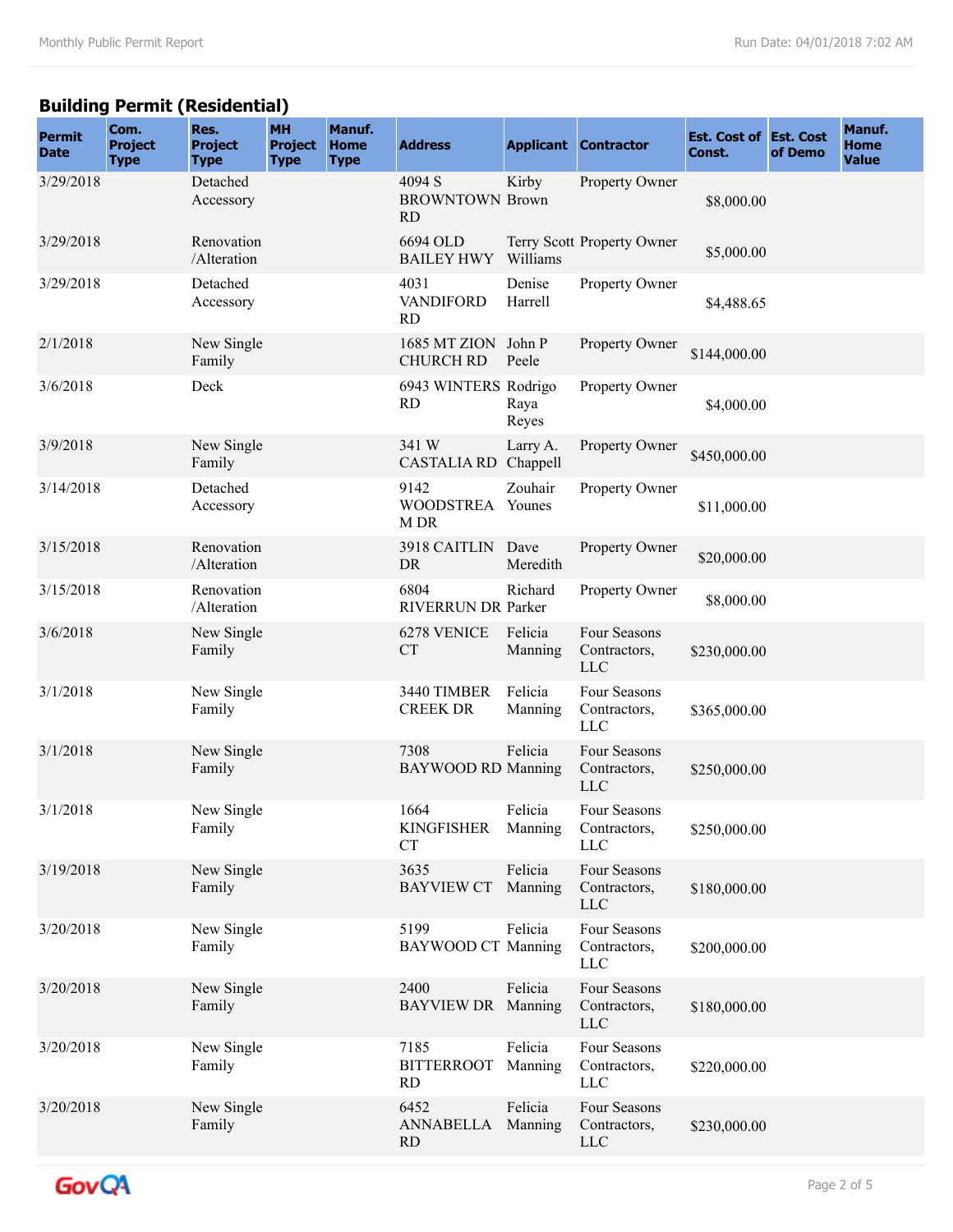# **Building Permit (Residential)**

| <b>Permit</b><br><b>Date</b> | Com.<br><b>Project</b><br><b>Type</b> | Res.<br><b>Project</b><br><b>Type</b> | <b>MH</b><br><b>Project</b><br><b>Type</b> | Manuf.<br><b>Home</b><br><b>Type</b> | <b>Address</b>                                  |                             | <b>Applicant Contractor</b>                   | <b>Est. Cost of Est. Cost</b><br>Const. | of Demo | Manuf.<br><b>Home</b><br><b>Value</b> |
|------------------------------|---------------------------------------|---------------------------------------|--------------------------------------------|--------------------------------------|-------------------------------------------------|-----------------------------|-----------------------------------------------|-----------------------------------------|---------|---------------------------------------|
| 3/23/2018                    |                                       | New Single<br>Family                  |                                            |                                      | <b>5425 SYKES</b><br><b>RD</b>                  | Rick<br>Cockrell            | Ricky D.<br>Cockrell                          | \$375,000.00                            |         |                                       |
| 3/15/2018                    |                                       | New Single<br>Family                  |                                            |                                      | 10231<br><b>CHESTNUT</b><br><b>RIDGE RD</b>     | Erader<br>Mills             | <b>Erader Mills</b><br>Construction Co.       | \$80,000.00                             |         |                                       |
| 3/13/2018                    |                                       | New Single<br>Family                  |                                            |                                      | 3577<br>KIMBERLY JO Wells<br>DR                 | Matthew                     | Wells, Duane<br>Robetson                      | \$290,000.00                            |         |                                       |
| 3/20/2018                    |                                       | Miscellane<br>ous                     |                                            |                                      | 812 ROSE ST                                     | Danny<br>Townsend           | Sears Home<br>Improvement<br>Products, Inc.   | \$8,675.00                              |         |                                       |
| 3/20/2018                    |                                       | Miscellane<br>ous                     |                                            |                                      | 5330<br>TABERNACLE Townsend<br><b>CHURCH RD</b> | Danny                       | Sears Home<br>Improvement<br>Products, Inc    | \$14,732.00                             |         |                                       |
| 3/15/2018                    |                                       | Detached<br>Accessory                 |                                            |                                      | 3896<br><b>SPORTSMAN</b><br>RD                  | B W<br>Skinner              | Bobby Wayne<br>Skinner                        | \$35,000.00                             |         |                                       |
| 2/20/2018                    |                                       | New Single<br>Family                  |                                            |                                      | 10846 BALDY<br><b>HILL RD</b>                   | Glenn<br>Alan Stone Stone   | Glenn Alan                                    | \$310,000.00                            |         |                                       |
| 3/14/2018                    |                                       | Detached<br>Accessory                 |                                            |                                      | 884 ROBBINS<br>LN                               | Jarrett<br>Umstead          | Eagle Carports                                | \$9,500.00                              |         |                                       |
| 3/14/2018                    |                                       | Renovation<br>/Alteration             |                                            |                                      | 2669 TAHOE<br><b>CT</b>                         | Michael<br>Paul<br>Davidson | Briggs Roof &<br>Construction<br>Services Inc | \$7,280.00                              |         |                                       |
| 3/27/2018                    |                                       | Renovation<br>/Alteration             |                                            |                                      | 8710 S NC 58                                    | Michael<br>Langley          | Michael Terry<br>Langley                      | \$25,000.00                             |         |                                       |
| 3/2/2018                     |                                       | New Single<br>Family                  |                                            |                                      | 5333<br><b>NEEDHAM RD</b>                       |                             | Ted Daniel Ted S. Daniel                      | \$80,000.00                             |         |                                       |
| 2/28/2018                    |                                       | Detached<br>Accessory                 |                                            |                                      | <b>1925 BLUE</b><br><b>HERON DR</b>             | Keith<br>Price              | Keith Price<br>Construction                   | \$29,995.00                             |         |                                       |
| 3/6/2018                     |                                       | Deck                                  |                                            |                                      | 567W<br>BEULAH RD                               | Keith<br>Price              | Keith Price<br>Construction                   | \$22,000.00                             |         |                                       |
| 3/26/2018                    |                                       | Deck                                  |                                            |                                      | 6674 MILL<br>POND RD                            |                             | Ed Grifffin Ed T. Griffin                     | \$31,000.00                             |         |                                       |
| 3/19/2018                    |                                       | Detached<br>Accessory                 |                                            |                                      | 2516 BEND OF Lee Gay<br>THE RIVER<br><b>RD</b>  |                             | Lee Gay<br>Builder, Inc                       | \$40,000.00                             |         |                                       |
| 3/22/2018                    |                                       | Renovation<br>/Alteration             |                                            |                                      | 2182 TROOPER Jim Pope<br><b>RD</b>              |                             | Jim Pope<br>Builder                           | \$28,000.00                             |         |                                       |
| 3/15/2018                    |                                       | Detached<br>Accessory                 |                                            |                                      | 6138<br><b>WILLIAMS CT</b>                      | Jim Pope                    | Jim Pope<br><b>Builder</b>                    | \$1,850.00                              |         |                                       |
| 3/6/2018                     |                                       | New Single<br>Family                  |                                            |                                      | 5451 EASON<br><b>CT</b>                         | Dewey H.<br>Lashley         | Crestview<br>Design & Build<br><b>LLC</b>     | \$256,133.00                            |         |                                       |
| 3/6/2018                     |                                       | Detached<br>Accessory                 |                                            |                                      | 5451 EASON<br><b>CT</b>                         | Dewey H.<br>Lashley         | Crestview<br>Design & Build<br><b>LLC</b>     | \$8,500.00                              |         |                                       |

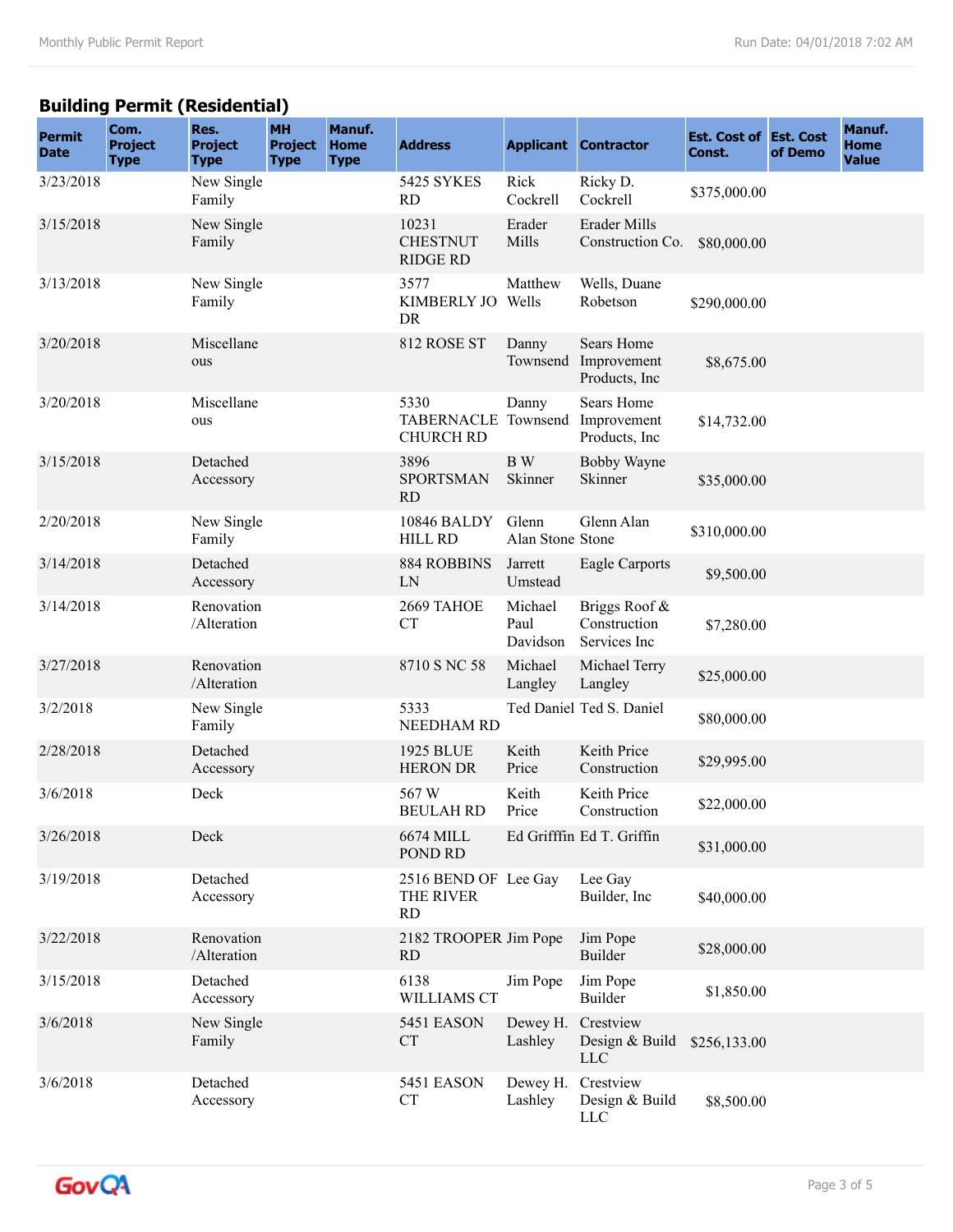# **Building Permit (Residential)**

| <b>Permit</b><br><b>Date</b> | Com.<br><b>Project</b><br><b>Type</b> | Res.<br><b>Project</b><br><b>Type</b> | <b>MH</b><br><b>Project</b><br><b>Type</b> | Manuf.<br><b>Home</b><br><b>Type</b> | <b>Address</b>                    | <b>Applicant</b>     | <b>Contractor</b>                            | <b>Est. Cost of Est. Cost</b><br>Const. | of Demo | Manuf.<br><b>Home</b><br><b>Value</b> |
|------------------------------|---------------------------------------|---------------------------------------|--------------------------------------------|--------------------------------------|-----------------------------------|----------------------|----------------------------------------------|-----------------------------------------|---------|---------------------------------------|
| 3/5/2018                     |                                       | New Single<br>Family                  |                                            |                                      | 2783 ROCKY<br><b>CROSS RD</b>     | Craig<br>Gurgew      | Red Door<br>Homes of<br>Fayetteville,<br>LLC | \$120,000.00                            |         |                                       |
| 3/15/2018                    |                                       | Detached<br>Accessory                 |                                            |                                      | 639 LINDSAY<br>RD.                | Debbie<br>Baines     | Newmart<br>Builders, Inc.                    | \$10,000.00                             |         |                                       |
| 3/15/2018                    |                                       | Detached<br>Accessory                 |                                            |                                      | 610 E NC 97                       | Chiquette<br>G Lynch | Quality<br>Commercial<br><b>Structures</b>   | \$7,400.00                              |         |                                       |
| 3/16/2018                    |                                       | Detached<br>Accessory                 |                                            |                                      | 6229 CHRIS CT Dwight              | Daniels              | Bear Building &<br>Concrete                  | \$8,928.00                              |         |                                       |
| 3/23/2018                    |                                       | Renovation<br>/Alteration             |                                            |                                      | 317 S WALNUT Charles<br><b>ST</b> | Deziel               | Arrow Homes,<br><b>LLC</b>                   | \$30,000.00                             |         |                                       |
| 3/27/2018                    |                                       | Detached<br>Accessory                 |                                            |                                      | 5153 HOPKINS Greg<br><b>RD</b>    | Harper               | Gregory S.<br>Harper                         | \$25,000.00                             |         |                                       |

### **Manufactured Home Permit**

| <b>Permit</b><br><b>Date</b> | Com.<br><b>Project</b><br><b>Type</b> | Res.<br><b>Project</b><br><b>Type</b> | <b>MH</b><br><b>Project</b><br><b>Type</b> | Manuf.<br><b>Home</b><br><b>Type</b> | <b>Address</b>                                              |                                        | <b>Applicant Contractor</b>              | <b>Est. Cost of Est. Cost</b><br>Const. | of Demo | Manuf.<br><b>Home</b><br><b>Value</b> |
|------------------------------|---------------------------------------|---------------------------------------|--------------------------------------------|--------------------------------------|-------------------------------------------------------------|----------------------------------------|------------------------------------------|-----------------------------------------|---------|---------------------------------------|
| 3/6/2018                     |                                       |                                       | <b>HUD</b>                                 | Multi-<br>Sectional                  | 4640<br><b>STRAWBUSH</b><br><b>RD</b>                       |                                        | Chris May Jackie Waddell<br>M.Hm. Movers |                                         |         | \$116,000.00                          |
| 3/21/2018                    |                                       |                                       | <b>HUD</b>                                 | Multi-<br>Sectional                  | 4071<br><b>WHITLEYCIR</b><br><b>CLE WAY</b>                 | David<br>Jardine                       | Jackie Waddell<br>M.Hm. Movers           |                                         |         | \$55,444.87                           |
| 3/1/2018                     |                                       |                                       | <b>HUD</b>                                 | e                                    | Singlewid 7244 TAYLORS Bruce Hall Occupant<br><b>GIN RD</b> | Ш                                      |                                          |                                         |         | \$800.00                              |
| 3/5/2018                     |                                       |                                       | <b>HUD</b>                                 | Multi-<br>Sectional                  | 13145<br><b>TAYLORS</b><br><b>STORE RD</b>                  |                                        | Chris May L & L Mobile<br>Home Service   |                                         |         | \$105,000.00                          |
| 3/6/2018                     |                                       |                                       |                                            | Modular                              | Modular Off-Frame 5153 HOPKINS Jackie<br><b>RD</b>          | Taylor;<br>Clayton<br>Homes<br>Raleigh | <b>J</b> M <sub>B</sub> Services         |                                         |         | \$150,000.00                          |
| 3/6/2018                     |                                       |                                       | <b>HUD</b>                                 | Multi-<br>Sectional                  | 5955<br><b>ARCHIBELL</b><br><b>RD</b>                       | Willie E.<br>Hammiel<br>Jr.            | Dawson's<br>Mobile Home<br>Service, Inc. |                                         |         | \$128,900.00                          |
| 3/14/2018                    |                                       |                                       |                                            | Modular                              | Modular Off-Frame 6039 FISHER<br>COUNTRY DR                 | Jerry<br>Stanley                       | Dawson's<br>Mobile Home<br>Service, Inc. |                                         |         | \$0.00                                |
| 3/9/2018                     |                                       |                                       | <b>HUD</b>                                 | Singlewid 1685<br>e                  | <b>ABERNATHY</b><br>LN                                      | Lisa<br>Warren                         | Marvin Ray Pate                          |                                         |         | \$7,500.00                            |
| 3/14/2018                    |                                       |                                       | <b>HUD</b>                                 | Singlewid 1751 W<br>e                | CASTALIA RD Albert                                          | Joshua<br>Harris                       | <b>Easy Street</b><br>Movers, LLC        |                                         |         | \$5,000.00                            |